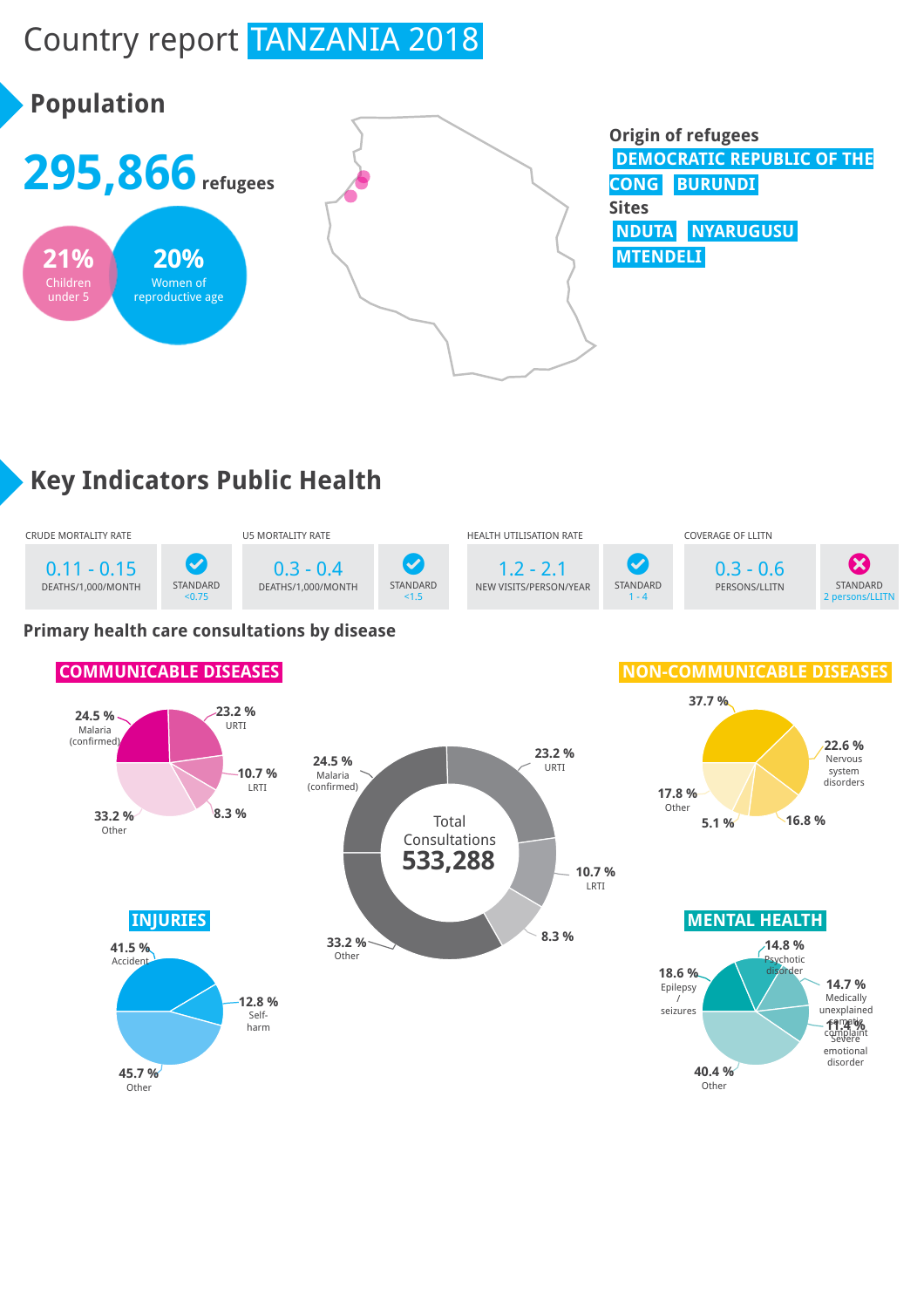## **Key Indicators Public Health**

| <b>PUBLIC HEALTH</b>                                                    | <b>INDICATOR</b> |  |
|-------------------------------------------------------------------------|------------------|--|
| Are all essential medicines internationally procured                    | No               |  |
| Does the operation use standard clinical protocols<br>for diabetes?     | Yes              |  |
| Is the referral system governed by SOPs?                                | Yes              |  |
| Is integrated management of childhood illness<br>(IMCI) implemented?    | Yes              |  |
| Does the operation use standard clinical protocols<br>for Hypertension? | Yes              |  |

| Does the operation have an outbreak response plan?                                            | Yes              |  |
|-----------------------------------------------------------------------------------------------|------------------|--|
| Number of Outbreaks reported                                                                  | 0                |  |
| <b>MENTAL HEALTH</b>                                                                          | <b>INDICATOR</b> |  |
| Are mental health activities implemented as part of the<br>public health programming in 2018? | <b>No</b>        |  |
| Has the operation adopted mental health intervention<br>guide?                                | Yes              |  |

Has there been a training for doctors, clinical officers rias there been a training for doctors, clinical officers<br>and nurses in MHPSS with mhGAP Intervention Guide?

## **Key Indicators Reproductive Health and HIV**



### **Nutrition**